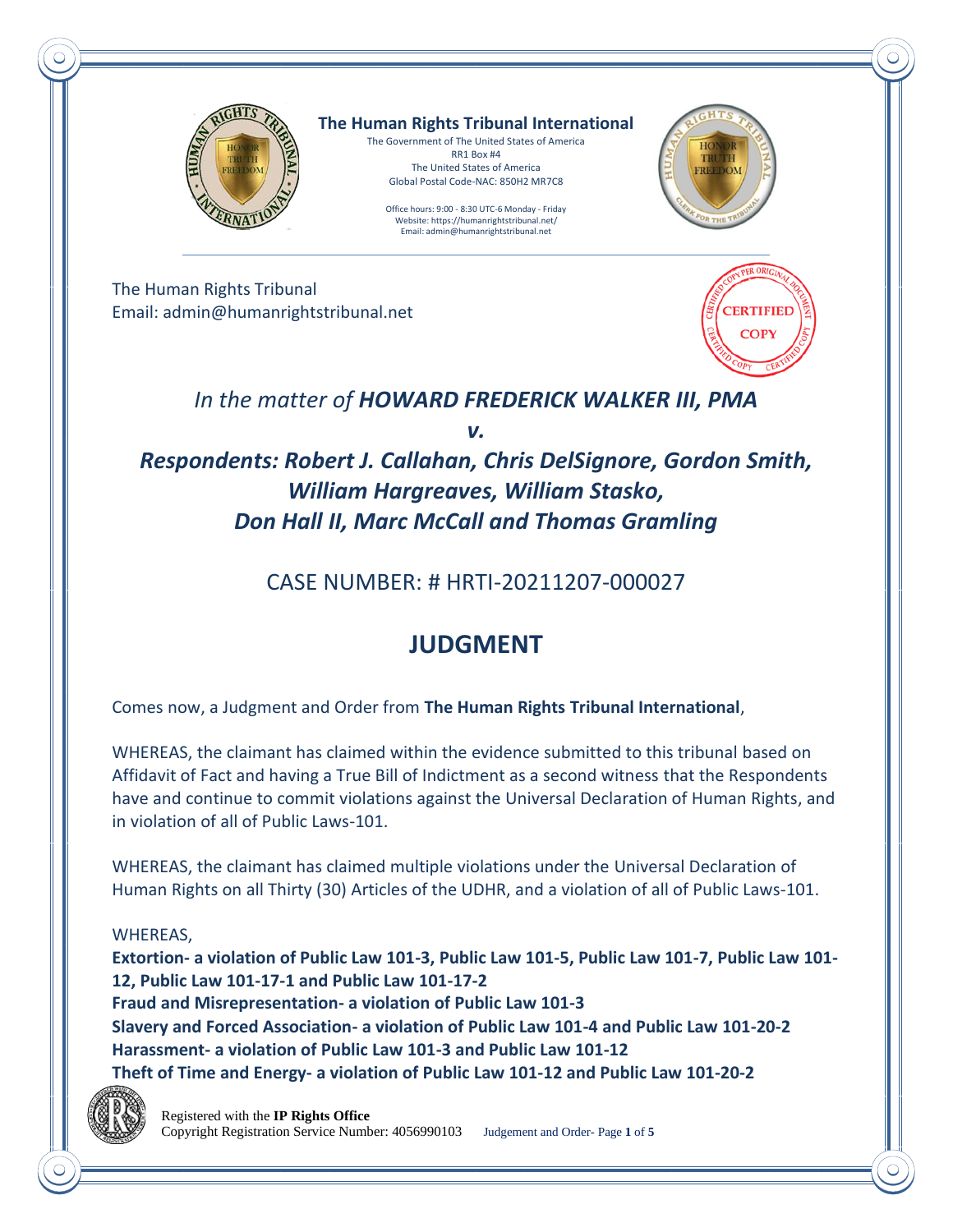WHEREAS, violation of all 30 articles of UDHR assessed value- 22.5 million the Respondent has committed multiple Human Rights violations against the Universal Declaration of Human Rights.

Whereas, the Respondent(s) are not recognizing the intangible rights of Claimant and demeaning Claimant as an inhabitant. The Respondents do not have the right to change (trafficked) claimant's political status. The Affidavit of Fact from the Claimant shows that the Claimant is an affirmed American National and is no longer considered an inhabitant or a United States Citizen.

Whereas, the evidence shows that slavery is being enforced through the denial of a nationality and refusal of the Legal Tender currency (Continental Dollar) of The United States of America. The Council members for the Borough of Westmont are employees of a Municipal Corporation masquerading as a representative form of government absent any Social Compact, without a judicial body politic in their corporate structure. There is no permanent population. Therefor there is no obligation for the Claimant to pay for corporate capital improvements.

Whereas, even though there is no contract between these parties the Claimant has made a good faith effort to honor the bill for Borough of Westmont infrastructure upkeep that was implemented by the Borough of Westmont. Claimant in good faith, tendered the payment in the amount due which was accepted by the Respondents agent. Then the Legal Tender was refused by the private bank which apparently controls the commercial accounting for the Borough of Westmont, even though the Borough of Westmont or the bank could accept the tender as a foreign functional currency and receive the benefit attached to that mode of accounting of the legal tender.

## JUDGMENT SUMMERY

### NOW THEREFORE:

BE IT JUDGED, that the claims brought to the Human Rights Tribunal International gives witness to the existence of Human Rights Violations against the Universal Declaration of Human Rights and violations of all of Public Laws-101 have occurred and that the evidence proves that Respondents did repeatedly dishonor the affidavit of fact (communications) of the Claimant. The Respondents are employees of a Municipal Corporation and are in violation of Public Law 73-10. Having accepted and then refused tender of payment by rule, results in discharge of obligation. The fact that the Respondents now are continuing to escalate demands for double payment plus penalties and threats of legal proceedings without any judicial authority highlights the fraud of the Borough of Westmont and its agents. The acceptance and then refusal of Legal Tender shows its dependency on the private central banking network. Slavery is outlawed in all its forms and will not be tolerated by this court.

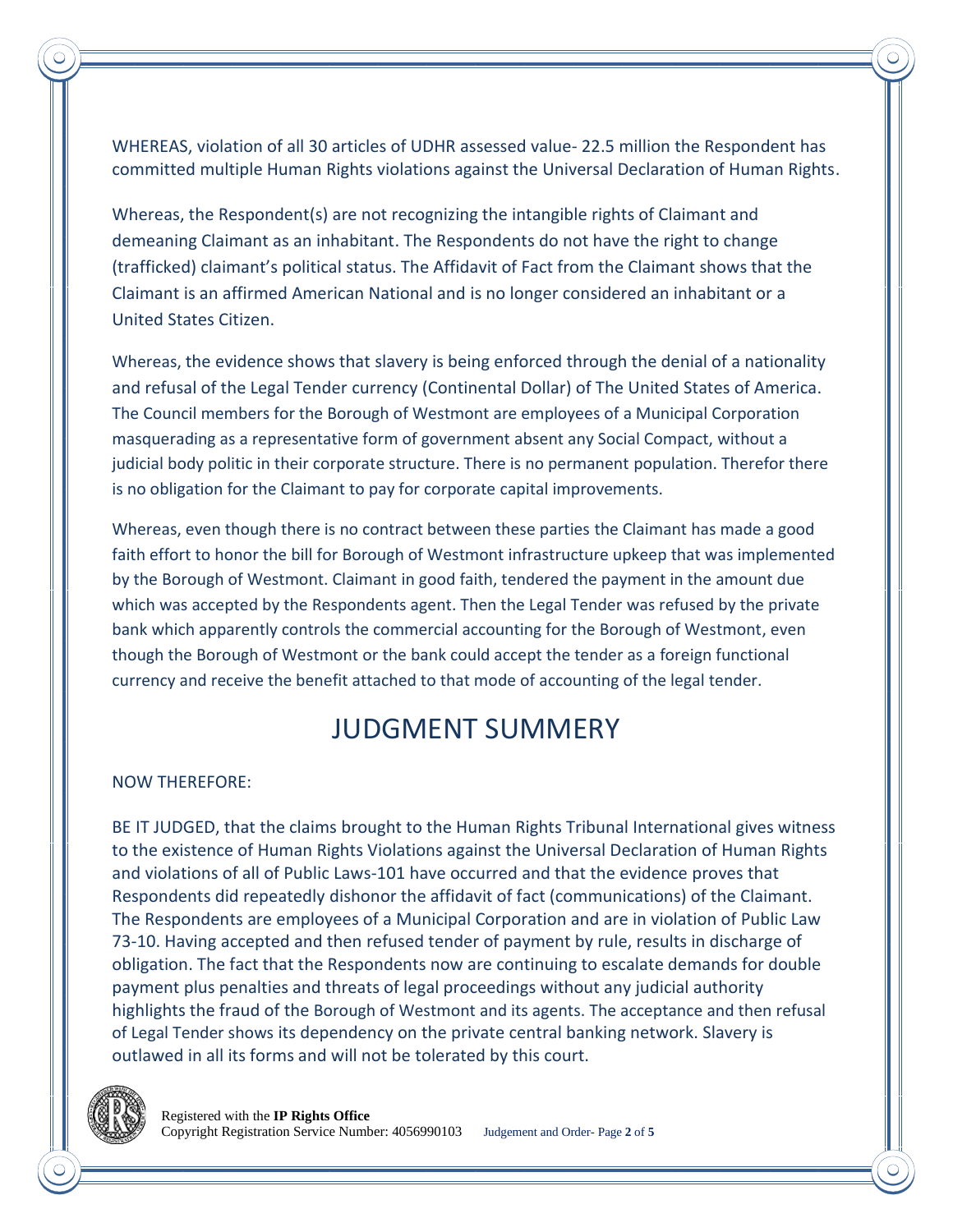# **Orders**

BE IT ORDERED, that Respondents are in violation of all Thirty (30) Articles the Universal Declaration of Human Rights, and a violation of all of Public Laws-101. Violation of all 30 articles of UDHR has been assessed in value of 22.5 million over and above any violation of the federal common law lien that was a trespass by the respondents in the repeated attempts to traffic the Claimant as an inhabitant or U.S. Citizen, and

FURTHER BE IT ORDERED, That the Respondents immediately stop collections of the discharged bill and correct the account entry. That any further payments made by Claimant are to be processed in accordance with the rules for foreign functional currency.

FURTHER BE IT ORDERED, that any further evidence of violations of the UDHR or any other deprivation of character will be sent to the Law Department for the Government of The United States of America for further review for possible further Human Right Violations under international law, and

FURTHER BE IT ORDERED, that no retaliation or harassment against the Government of The United States of America, its office holders, or any other American National shall be tolerated, any and all retaliation by any and all shall be resisted with automatic arrest of the Human Rights Violator and tried in this Human Rights Tribunal immediately upon a proper affidavit and evidence to support the violation, and

FURTHER BE IT ORDERED, that the Law Department for the Government of The United States of America reserves the right to utilize this Judgment and Order and all evidence herewith in any future charges or court actions in this or other court of Law.

FURTHER BE IT ORDERED, that this Judgment and Order be sent to The office of the Treasury for The United States of America, Global Postal Code: NAC: 850H2 MR7C8-0007, The United States of America For the purpose of attaching a fine for the monetary damages associated with Violations of all 30 Articles of the Universal Declaration of Human Rights.

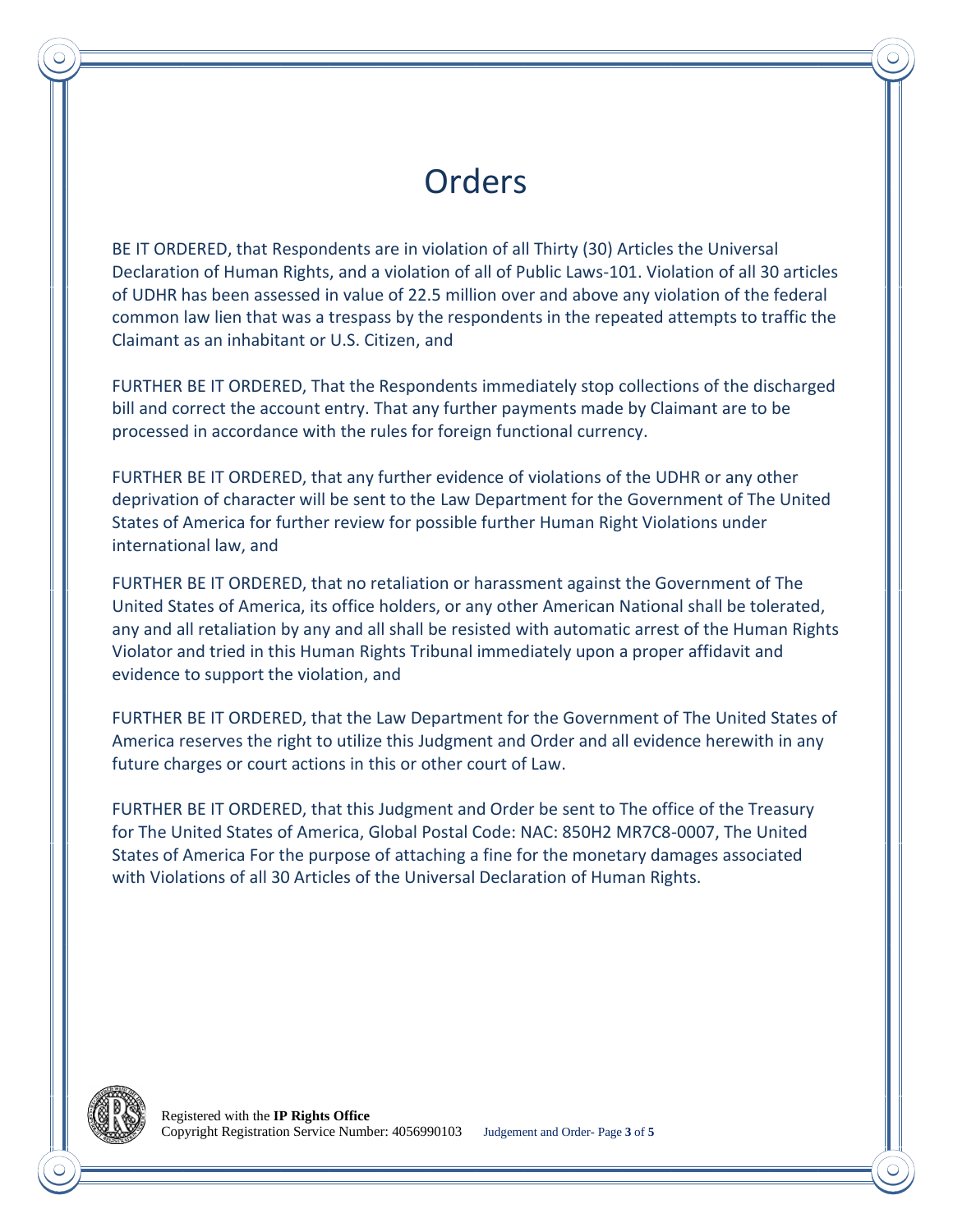## GENERAL ORDER

FURTHER BE IT ORDERED UNDER GENERAL ORDER: that any and all Foreign Monarchs, Governments, incorporated and/or unincorporated Associations, Agencies or agents thereof are hereby ordered to cease and desist any and all interference or disruptive actions towards The United States of America, the Government of The United States of America, American Nationals, the Social Compact Agreement of its Nationals, the power of attorney, its Law form, and freedoms thereto, and

Affirmed and Acknowledged by the Human Rights Tribunal on this 306<sup>th</sup> Day in the year of Yahweh 6023 Translation (19<sup>th</sup> Day of January 2022)



ray, de Sala michaelene Jo Kevin Lloyd Lakes

Trent Windsley Sailor Michaelene Jo Formanack

I, Kirk-Edwin Jensen, (hereinafter "Clerk") hereby verify that the signatures of these three International Notaries on this Judgment and order, to the best of the Clerks knowledge and belief are authentic.

Kirk-Edwin Jensen, Clerk for the Tribunal

Kirk-Edwin



*End.*